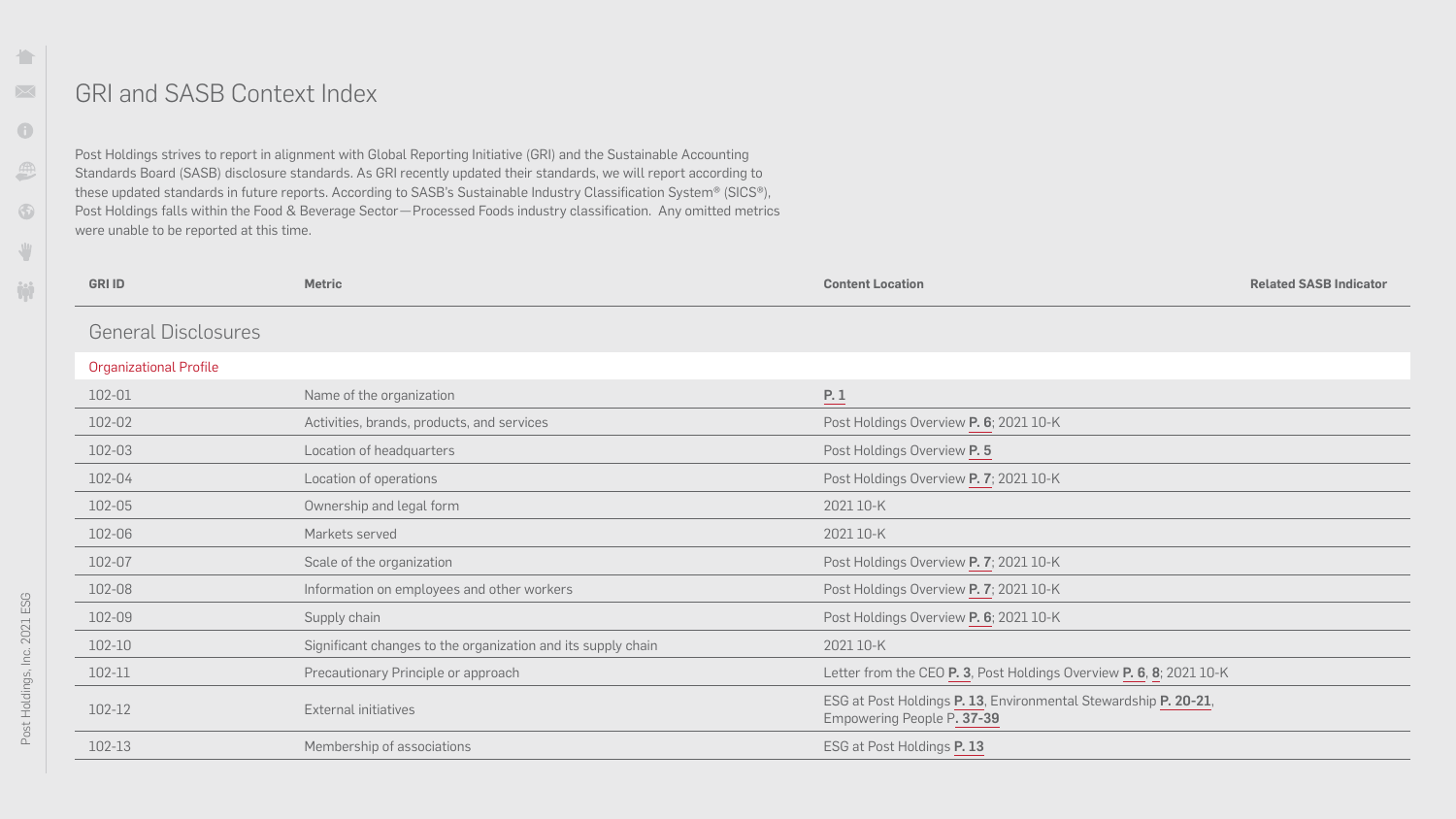$\blacksquare$ 

 $\blacksquare$ 

| <b>GRI ID</b>             | <b>Metric</b>                                                                 | <b>Content Location</b>                                 | <b>Related SASB Indicator</b> |
|---------------------------|-------------------------------------------------------------------------------|---------------------------------------------------------|-------------------------------|
| <b>Strategy</b>           |                                                                               |                                                         |                               |
| 102-14                    | Statement from senior decision-maker                                          | Letter from the CEO P. 3                                |                               |
| 102-15                    | Key impacts, risks, and opportunities                                         | 2021 10-K                                               |                               |
| Ethics and Integrity      |                                                                               |                                                         |                               |
| 102-16                    | Values, principles, standards, and norms of behavior                          | Post Holdings Overview P. 8; Code of Conduct            |                               |
| 102-17                    | Mechanisms for advice and concerns about ethics                               | Building on Our Foundation P. 43-44; Code of Conduct    |                               |
| Governance                |                                                                               |                                                         |                               |
| 102-18                    | Governance structure                                                          | Building on Our Foundation P. 44                        |                               |
| 102-20                    | Executive-level responsibility for economic, environmental, and social topics | Building on Our Foundation P. 44                        |                               |
| 102-22                    | Composition of the highest governance body and its committees                 | Building on Our Foundation P. 44                        |                               |
| 102-35                    | Remuneration policies                                                         | 2021 10-K                                               |                               |
| Stakeholder Engagement    |                                                                               |                                                         |                               |
| 102-40                    | List of stakeholder groups                                                    | ESG at Post Holdings P. 11                              |                               |
| 102-41                    | Collective bargaining agreements                                              | 2021 10-K                                               |                               |
| 102-44                    | Key topics and concerns raised                                                | ESG at Post Holdings P. 12-13                           |                               |
| <b>Reporting Practice</b> |                                                                               |                                                         |                               |
| 102-45                    | Entities included in the consolidated financial statements                    | 2021 10-K                                               |                               |
| 102-46                    | Defining report content and topic Boundaries                                  | Letter from the CEO P. 3, ESG at Post Holdings P. 11-13 |                               |
| 102-47                    | List of material topics                                                       | ESG at Post Holdings P. 12-13                           |                               |
| 102-48                    | Restatements of information                                                   | P. 46                                                   |                               |
| 102-49                    | Changes in reporting                                                          | P. 46                                                   |                               |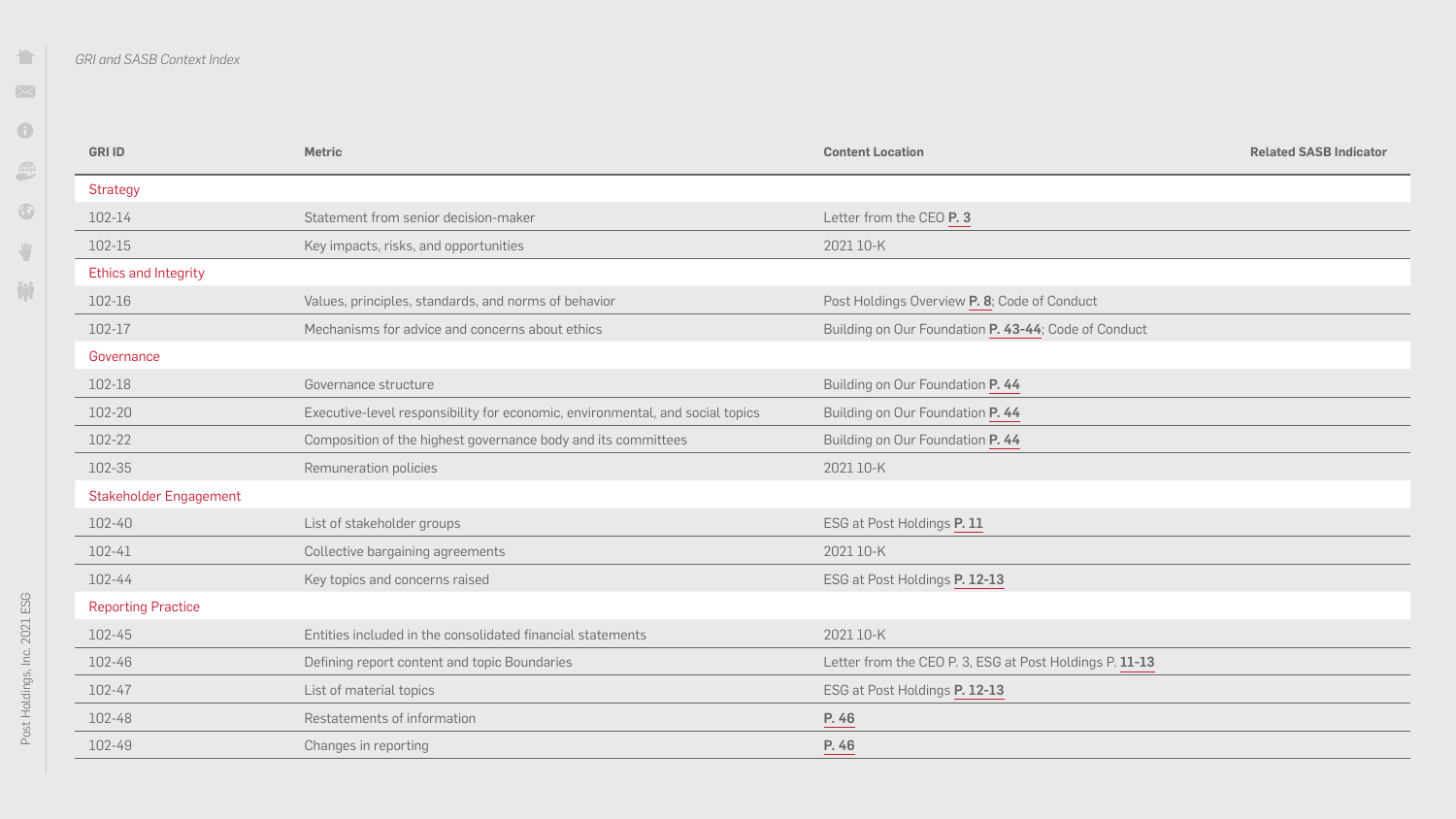$\blacksquare$ 

| <b>GRI ID</b>              | <b>Metric</b>                                                            | <b>Content Location</b>            | <b>Related SASB Ind</b> |
|----------------------------|--------------------------------------------------------------------------|------------------------------------|-------------------------|
| 102-50                     | Reporting period                                                         | Post Holdings Overview P. 7, P. 46 |                         |
| 102-51                     | Date of most recent report                                               | P.1                                |                         |
| 102-52                     | Reporting cycle                                                          | P. 46                              |                         |
| 102-55                     | GRI content index                                                        | P. 46                              |                         |
| <b>Management Approach</b> |                                                                          |                                    |                         |
| 103-1                      | Explanation of the material topic and its Boundary                       | Included throughout report         |                         |
| 103-2                      | The management approach and its components                               | Included throughout report         |                         |
| 103-3                      | Evaluation of the management approach                                    | Included throughout report         |                         |
| Economic                   |                                                                          |                                    |                         |
| Anti-Corruption            |                                                                          |                                    |                         |
| $205 - 2$                  | Communication and training about anti-corruption policies and procedures | Building on Our Foundation P. 44   |                         |
| Environmental              |                                                                          |                                    |                         |
| Energy                     |                                                                          |                                    |                         |
| $302 - 1$                  | Energy consumption within the organization                               | Environmental Stewardship P. 17    | FB-PF-130a.1            |
| $302 - 4$                  | Reduction of energy consumption                                          | Environmental Stewardship P. 17    | FB-PF-130a.1            |
| <b>Water and Effluents</b> |                                                                          |                                    |                         |
| $303 - 1$                  | Interactions with water as a shared resource                             | Environmental Stewardship P. 18    | FB-PF-140a.1-3          |
| $303 - 5$                  | Water consumption                                                        | Environmental Stewardship P. 18    | FB-PF-140a.1            |

**Related SASB Indicator**